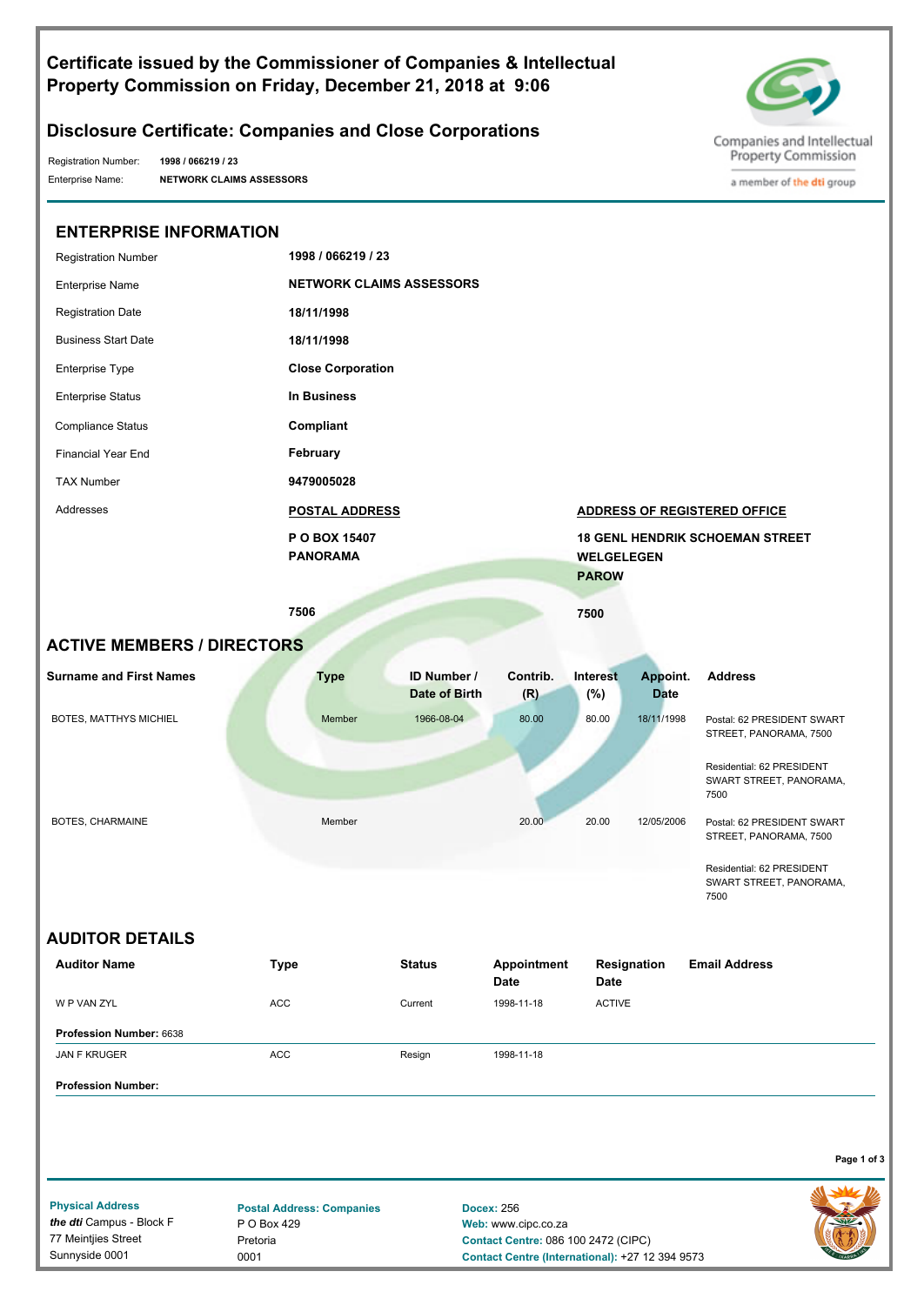### **Certificate issued by the Commissioner of Companies & Intellectual Property Commission on Friday, December 21, 2018 at 9:06**



### **Disclosure Certificate: Companies and Close Corporations**

Registration Number:

Enterprise Name: **NETWORK CLAIMS ASSESSORS 1998 / 066219 / 23**



a member of the dti group

# **CHANGE SUMMARY**

|            | CHANGE SUMMARY                                                                                        |
|------------|-------------------------------------------------------------------------------------------------------|
| 18/11/1998 | Registration of CC/CO on 18/11/1998.                                                                  |
|            | ULTIMATE INSURANCE CORPORATE SERVICES                                                                 |
| 18/11/1998 | Member Change on 18/11/1998.                                                                          |
| 11/09/2001 | Change of Financial Year End on 07/09/2001.                                                           |
|            | 10                                                                                                    |
| 11/09/2001 | Member Change on 07/09/2001.                                                                          |
|            | <b>Add Record</b><br>Surname/Instit: = BOTES<br>First Names: = MATTHYS MICHIEL<br>Status : $=$ Active |
| 11/09/2001 | Postal Address Change on 07/09/2001.                                                                  |
|            | 62 PRESIDENT SWART STREET<br><b>PANORAMA</b><br>PAROW EAST<br><b>CAPE TOWN</b><br>7500                |
| 11/09/2001 | Registered Address Change on 07/09/2001.                                                              |
|            | 62 PRESIDENT SWART STREET<br><b>PANORAMA</b><br><b>PAROW</b><br><b>CAPE TOWN</b><br>7500              |
| 11/09/2001 | Accounting Officer Change on 07/09/2001.                                                              |
|            | Change Record<br>Name: $=$ JAN F KRUGER<br>Status : $=$ Resign                                        |
| 11/09/2001 | Accounting Officer Change on 07/09/2001.<br>Add Record<br>Name: = $W P VAN ZYL$<br>Status : < Current |
| 14/10/2003 | Postal Address Change on 08/10/2003.                                                                  |
|            | P O BOX 15407<br><b>PANORAMA</b>                                                                      |
|            | 7506                                                                                                  |
| 14/10/2003 | Registered Address Change on 08/10/2003.                                                              |
|            | 17 GROSVENOR SQUARE<br>PLATTEKLOOF GLEN<br><b>PAROW</b>                                               |
|            | 7460                                                                                                  |
| 06/03/2006 | Principle Business Change on 03/03/2006.                                                              |
|            | 8                                                                                                     |
| 06/03/2006 | Name Change on 03/03/2006.                                                                            |
|            | ULTIMATE INSURANCE CORPORATE SERVICES                                                                 |
| 06/03/2006 | Member Change on 03/03/2006.                                                                          |
|            | Change Record<br>Surname/Instit: = BOTES<br>First Names : = MATTHYS MICHIEL<br>$Status : = Active$    |
| 06/03/2006 | Member Change on 03/03/2006.                                                                          |
|            |                                                                                                       |
|            |                                                                                                       |

**Page 2 of 3**

**Physical Address** *the dti* Campus - Block F 77 Meintjies Street Sunnyside 0001

**Postal Address: Companies** P O Box 429 Pretoria 0001

**Docex:** 256 **Web:** www.cipc.co.za **Contact Centre:** 086 100 2472 (CIPC) **Contact Centre (International):** +27 12 394 9573